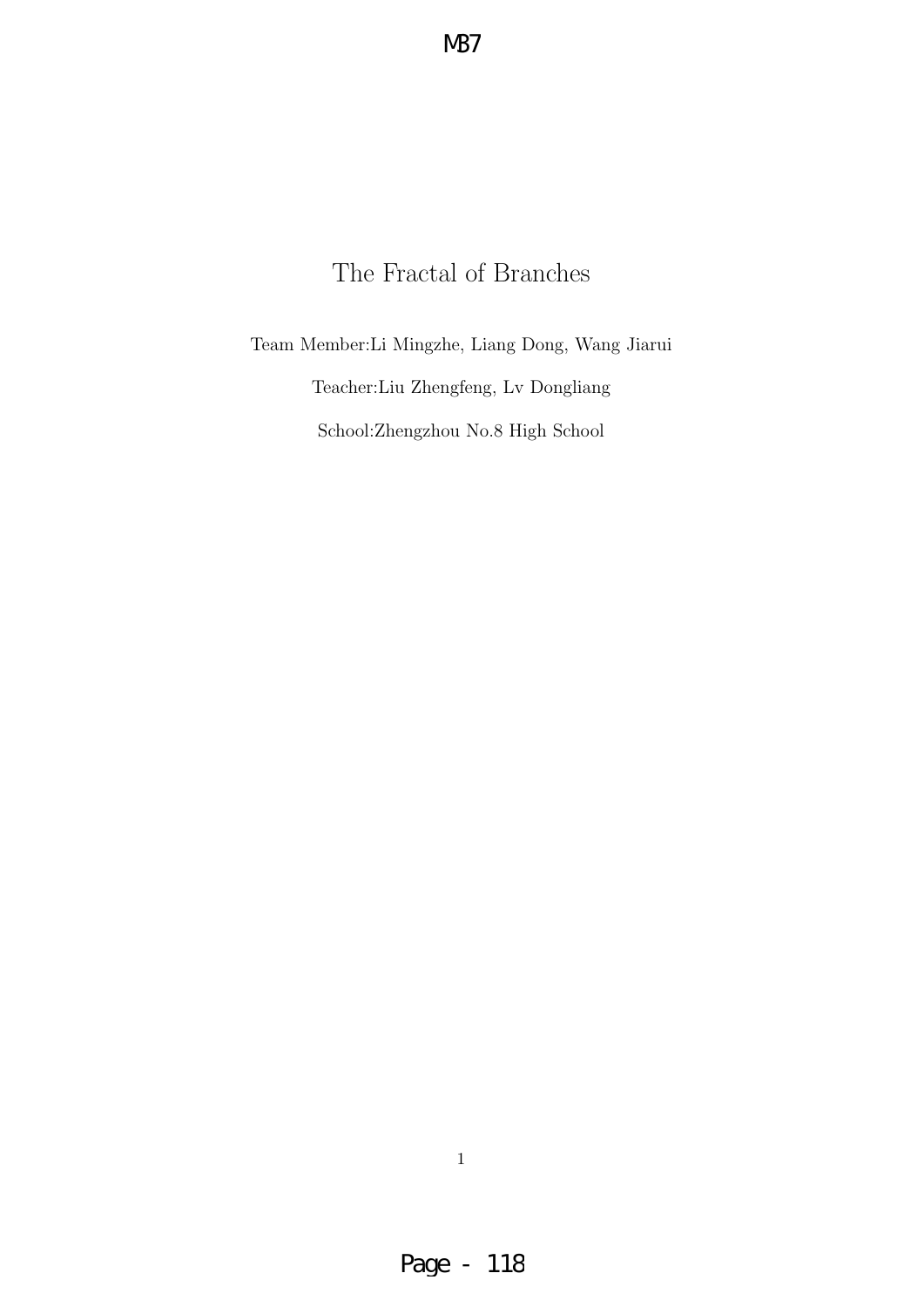#### Abstract

This paper mainly focuses on the fractal of branch which can be seen in the life. It is known that the fractal is completely determined by the generator, thus the study of fractal comes down to the study of its generator. Two types of generators are considered in this paper. Each type is divided into four kinds according to whether the node sequence of generator decreases or not, and whether the end of generator is divided or not. This paper presents the 3-dimensional fractal graphics of each kind under the help of computer program.

Key words and phrases:branch,fractal,generator,the sequence of line segment,node sequence.

### Contents

| 1 Introduction |  |
|----------------|--|
| 2 Main Text    |  |
|                |  |
| 3 Appendix     |  |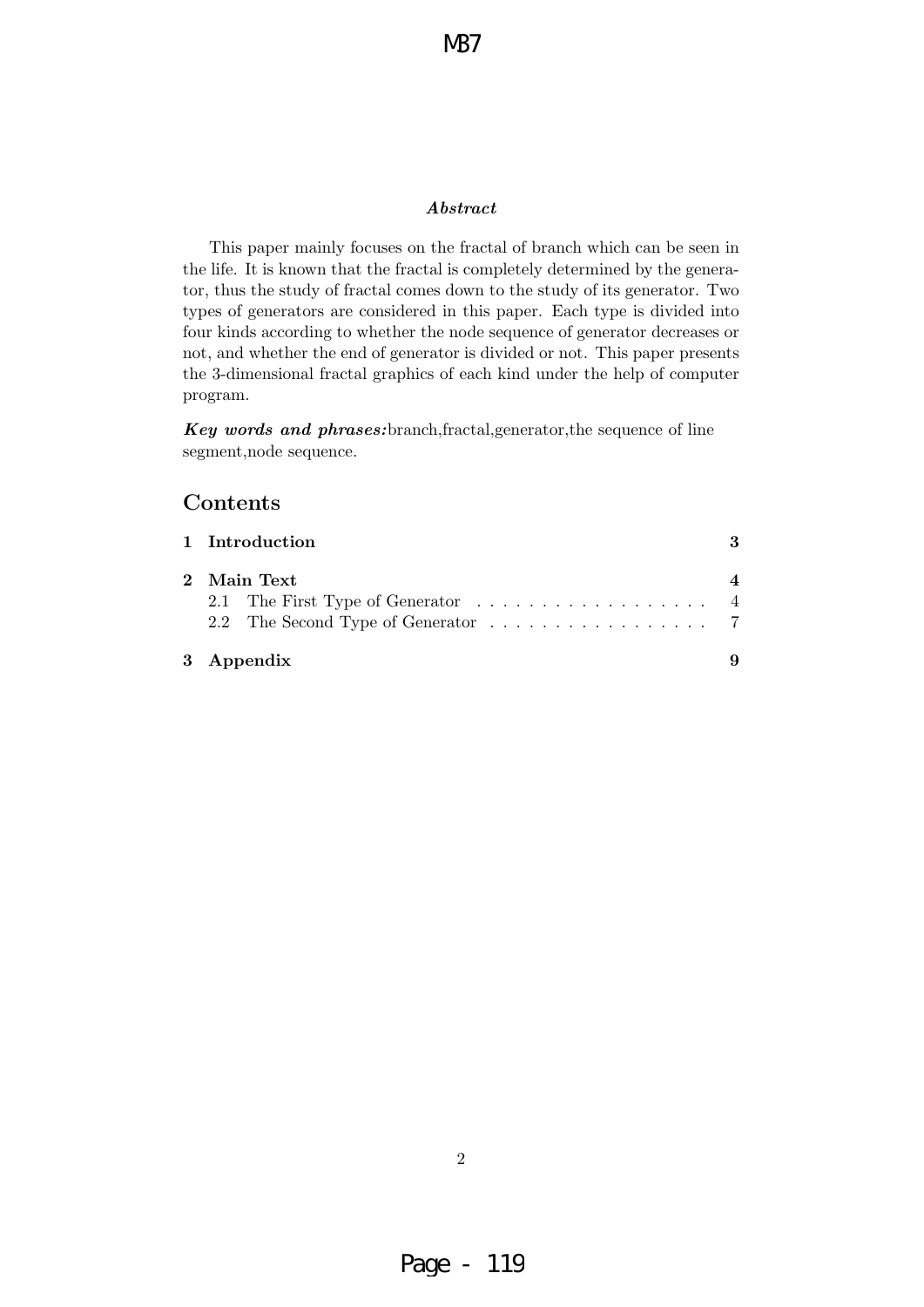### 1 Introduction



Figure 1: The Fractal of Branch of Jasmine

In this paper,we mainly study the fractal of branches. It began to attract our attention in the summer of last year when we were having rest under a tree. Beside the tree there was an unknown plant with regular branches (Latter we knew it is jasmine). There are many nodes on the branch, two small branches come from each node symmetrically. Thus one unique plane is determined by each node. It is very interesting that the planes determined by adjacent nodes are mutually perpendicular. Furthermore, the small branches grew in the same way as the main branch. This phenomenon deeply amazed us. Later we use *Mathematica program* ( $\langle 2 \rangle$ ) to simulate the picture of the fractal(figure 1).

We can find many similar examples in our life. Taking one piece of cloud as example, the whole piece and its small part are approximately similar in shape. The tree branches look like its trunk. Also you might notice on map that each part of coastline is similar to the coastline in whole. In fact all these examples in our life are described already by one mathematic subject. That is fractal!

Fractal is a set which consists of points. It should have the following classical geometric properties:

∗ Fractal set has unlimited fine structure;

∗ We can not use traditional geometric language to describe the fractal set. It is not the root of some equations.

∗ Fractal set has self-similar forms, including similar and statistically selfsimilar;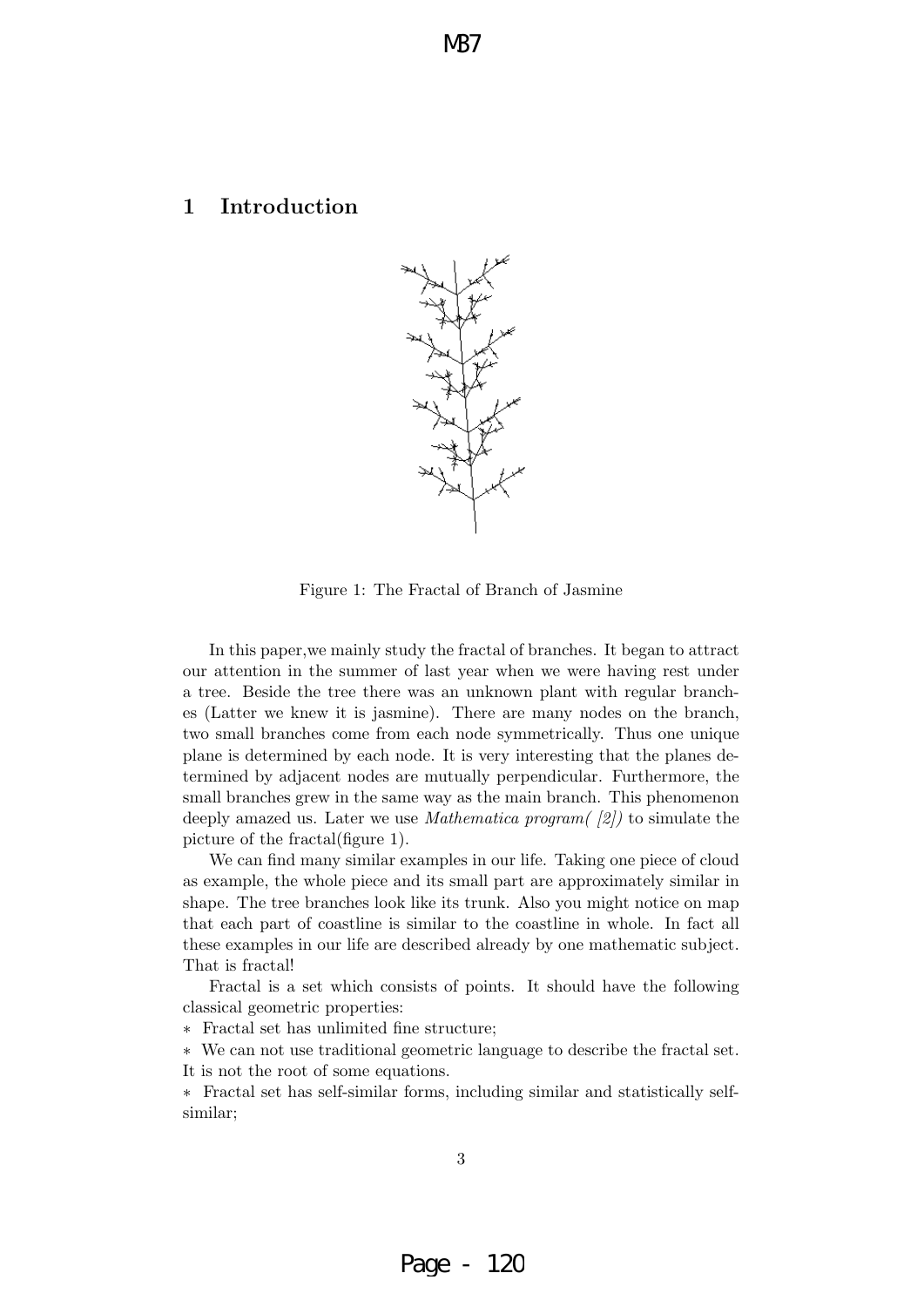∗ Fractal set can be defined and produced, generally, by simple methods, such as iteration.

∗ According to the definition of dimension, the fractal dimension of fractal set is greater than the corresponding topological dimension.

Note: Generally, we regard the graphics that satisfies most of above properties as fractal. This definition comes from 'Fractal Art Programming' written by Pan Jingui [1].

With this definition, we can find that the branch of jasmine just described is fractal. Later we also found that many branches of the trees have the above growth rule. Therefore, we use the fractal of branches to describe them.

#### 2 Main Text

The fractal is completely determined by its generator. Given a generator,we can produce all kinds of fractal patterns. Therefore, the research of fractal of branches comes down to the research of different generators. Owing to the space is limited, we mainly study two types of generators: the first type of generator can be seen in figure 2(section 2.1,page 4), the second type of generator can be seen in figure 11(section 2.2,page 7).

#### 2.1 The First Type of Generator

In this section we discuss the generator satisfying the following properties: The trunk is divided into n segments, correspondingly, there will be n-1 nodes. Suppose there are two branches coming from each node symmetrically, so the branches together with the trunk are on the same plane. Now notice that there is a unique plane determined by the node. We also assume that the planes determined by alternate nodes are perpendicular(figure 2).



Figure 2: the First Type of Generator

4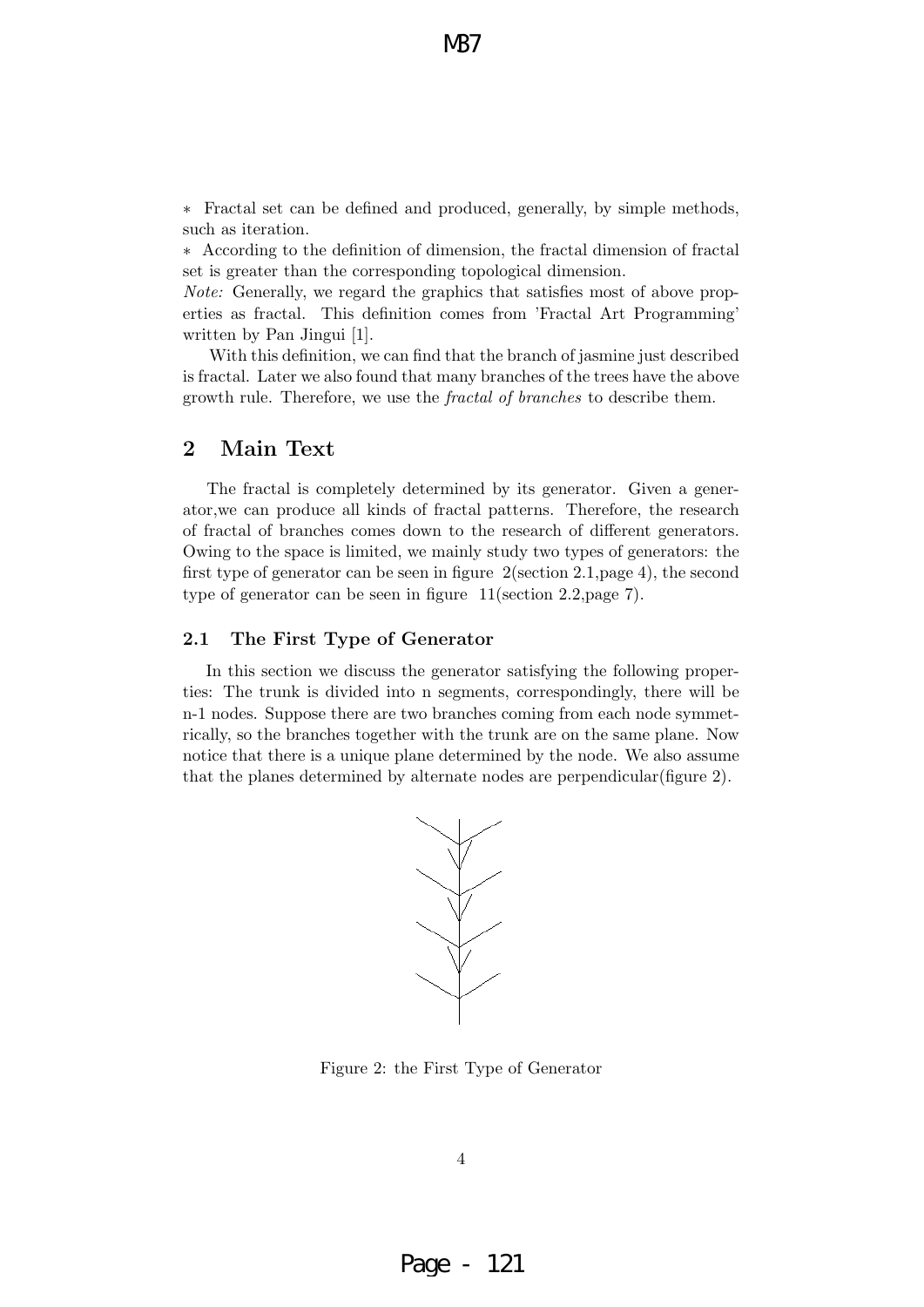Because the trunk is evenly divided into n segments, we can get two cases according to whether the end of generator is divided or not. We should also consider whether the number of nodes is reduced or not in the process of iteration. Assuming that the number of segments during the kth iteration is  $X_k$ , correspondingly, the node number is  $J_k$ . Then we have  $X_k = J_k + 1$ . According to the above discussion,the node number can be divided into two cases: (a)  $J_1 = \cdots = J_k = \cdots$ ; (b)  $J_1 > \cdots > J_k > \cdots$ .

Thus we divide the first type of generator into four kinds : (1)the end of generator is divided and the node sequence  $\{J_k\}$  is in the case  $of (a):$ 



Figure 3: Figure 4:

Let  $n = 3$ , then  $\forall k, J_k = 2$ . We show the generator (figure 3) and the fractal picture under iteration(figure 4).

(2)the end of generator is divided and  $\{J_k\}$  is in the case of (b):

We only take a special case into consideration. Suppose  $J_{k+1} = J_k - 1$ , because  $X_k = J_k + 1$ , then  $X_{k+1} = X_k - 1$ .

Let  $n = 5$ , we show the generator (figure 5)and the fractal picture under iteration(figure 6).

(3)the end of generator is not divided and  $\{J_k\}$  is in the case of (a):

Let  $n = 4$ , we show the generator (figure 7) and the fractal picture under iteration(figure 8).

(4)the end of generator is not divided and  $\{J_k\}$  is in the case of (b):

Because there are many cases for  $\{J_k\}$  to satisfy  $J_1 > \cdots > J_k > \cdots$ , for convenience, we also take a special case into consideration. Suppose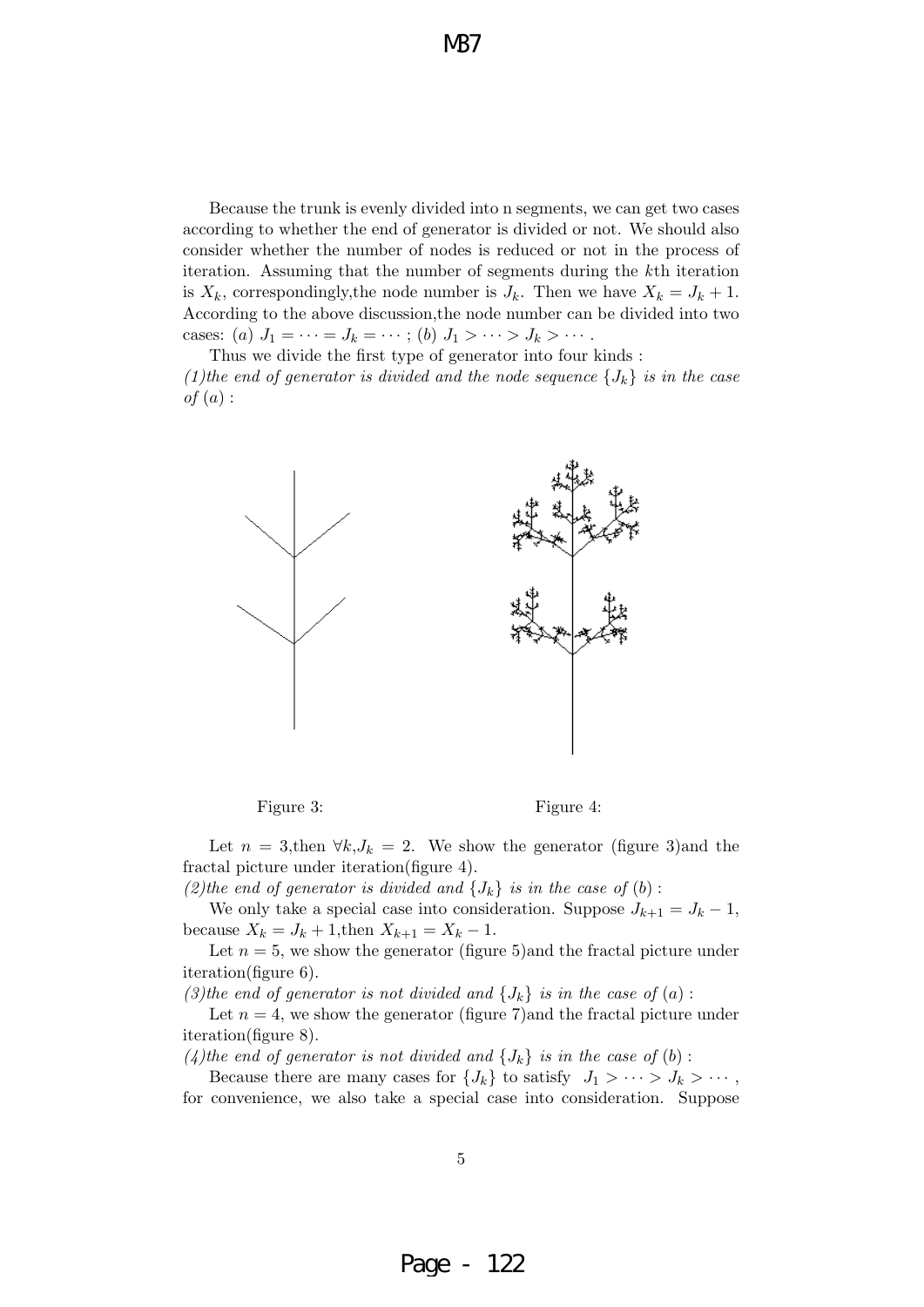











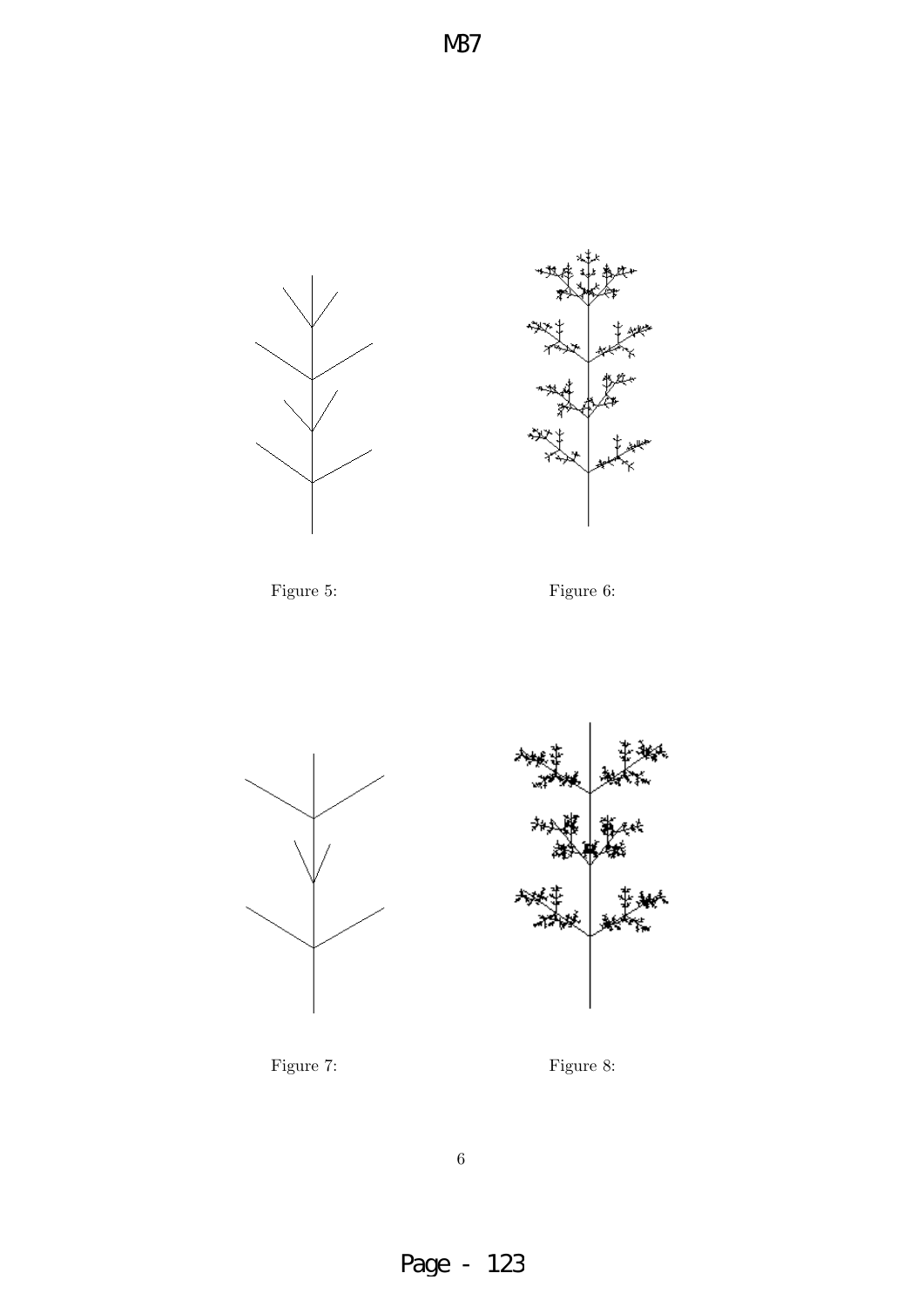

Figure 9: Figure 10:

 $X_{k+1} = \lfloor X_k/2 \rfloor$  (where  $\lfloor \rfloor$  implies to get the maximum integer of a number). As  $X_k = J_k + 1$ , then  $J_{k+1} + 1 = \lfloor (J_k + 1)/2 \rfloor$ . It is easy to verify that  $\{J_k\}$ satisfies  $J_1 > \cdots > J_k > \cdots$ .

Let  $n = 8$ , we show the generator (figure 9) and the fractal picture under iteration(figure 10).

#### 2.2 The Second Type of Generator



Figure 11: the Second Type of Generator

In this section we discuss the generator satisfying the following properties: The trunk is divided into n segments, correspondingly, there will be n-1 nodes. One branch comes from each node. If the branches are projected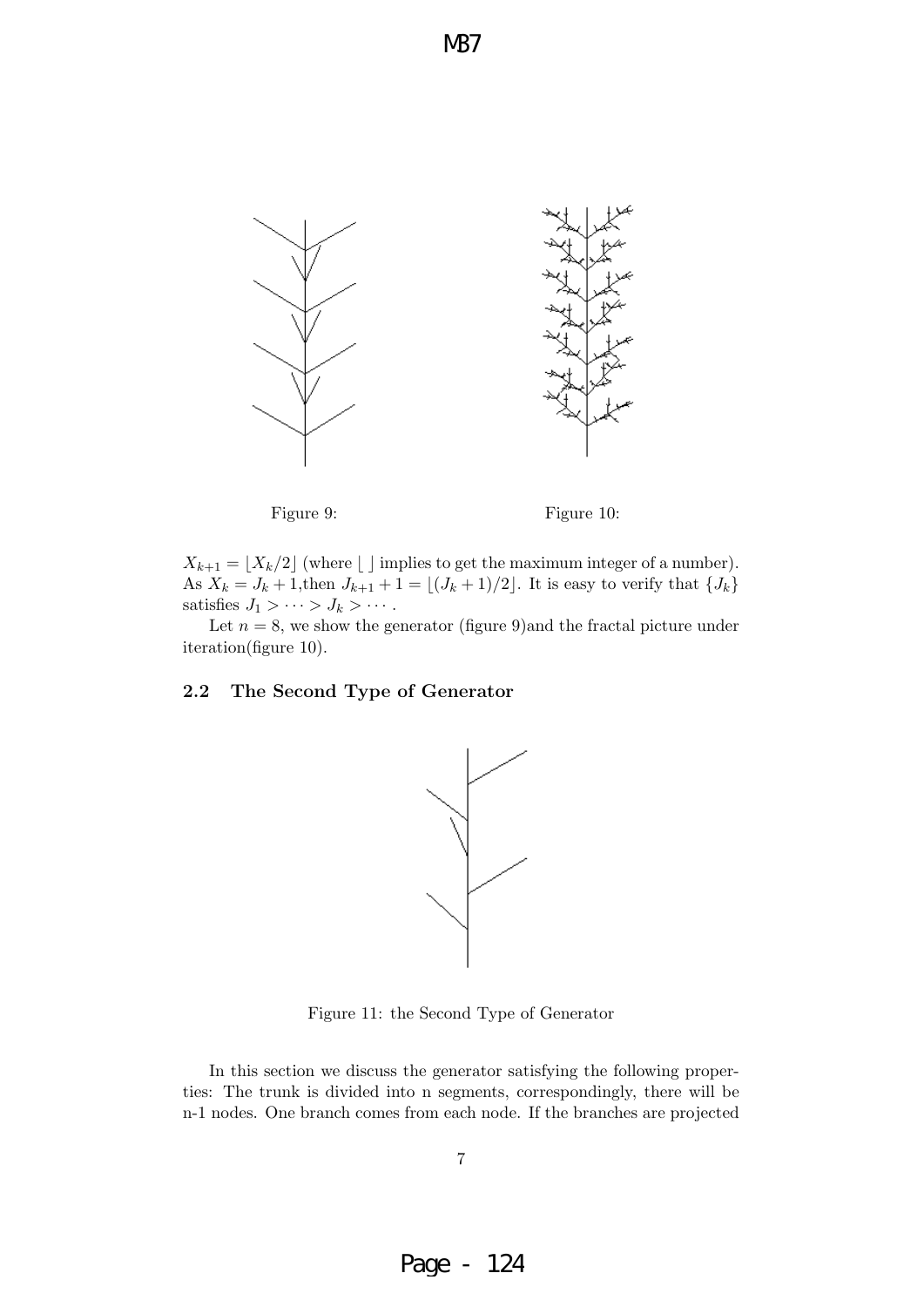onto the horizontal plane, then the branches which are adjacent form a fixed  $angle(suppose \frac{2\pi}{3}).$ 

Analogous to section 2.1, we divide the second type of generator into four kinds:

(1)the end of generator is divided and  $\{J_k\}$  is a constant sequence:

Let  $n = 6$ , we show the fractal picture under iteration(figure 12).

(2)the end of generator is divided and  $\{J_k\}$  is in the case of (b):

Suppose  $X_{k+1} = X_k$  – 1notice  $X_k = J_k + 1$ so  $J_{k+1} = J_k - 1$  certainly the node sequence  $\{J_k\}$  satisfies  $J_1 > \cdots > J_k > \cdots$ .

Let  $n = 6$ , we show the generator (figure 11) and the fractal picture under iteration(figure 13).

(3)the end of generator is not divided and  $\{J_k\}$  is a constant sequence:

Let  $n = 6$ , we show the generator (figure 11) and the fractal picture under iteration(figure 14).

(4)the end of generator is not divided and  $\{J_k\}$  is in the case of (b):

Suppose  $\{J_k\}$  is the same as  $(2)$ , i.e. $J_{k+1} = J_k - 1$ . Thus  $\{J_k\}$  satisfies  $J_1 > \cdots > J_k > \cdots$ 

Let  $n = 6$ , we show the generator (figure 11) and the fractal picture under iteration(figure 15).





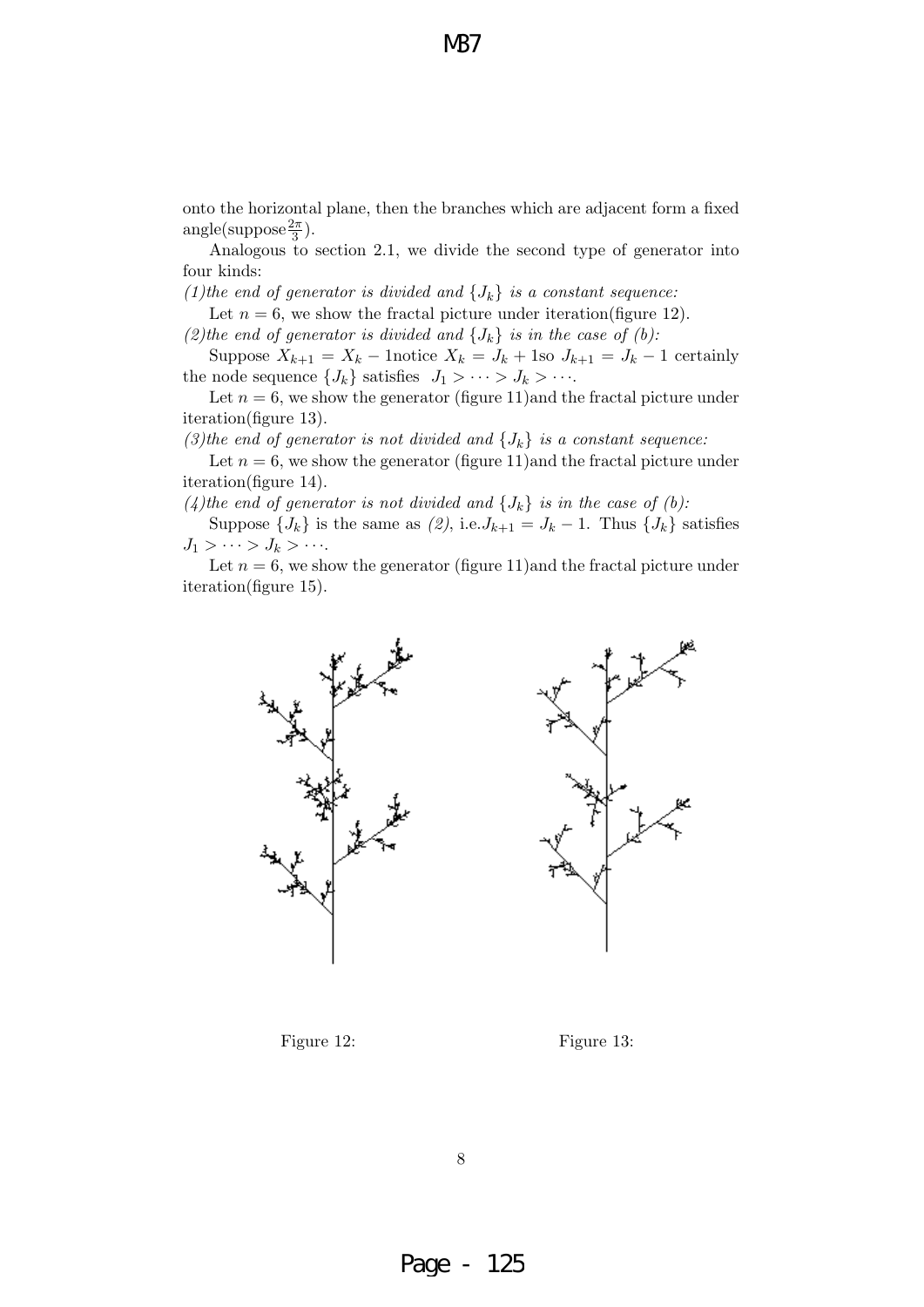Figure 14: Figure 15:

## 3 Appendix

With **Mathematica program**, we have drawn the fractal of branches for each kind. To save space, we just show the program which have been used to draw the second kind of the first type( $Program 1$ ) and the first kind of the second type( $Program 2$ ).

#### Program1 :

 $oy = \{\{0, 0, 0\}, \{0, 1, 0\}\};$  $oz = \{\{0, 0, 0\}, \{0, 0, 1\}\};$  $LineSet = \{\{\{0, 0, 0\}, \{0, 0, 1\}\}\};$  $LineCounting = \{1\};$  $n = 5$ ;  $dividenumber = 3;$  $\theta = \pi/3;$  $f[a_-, b_-, \eta_-] := Cos[\eta] * a + Sin[\eta] * b;$  $LineOnPlane[a_-,b_-, \eta_-] := Block[\{temp, vector, vector1, vector2\},\$  $vector1 = a[[2]] - a[[1]];$  $vector2 = b[[2]] - b[[1]];$  $vector = Cross[vector1,vector2];$  $vector2 = Cross[vector,vector1];$  $vector2 = Normalize[vector2];$  $temp = a[[1]] + f[vector1, vector2, \eta];$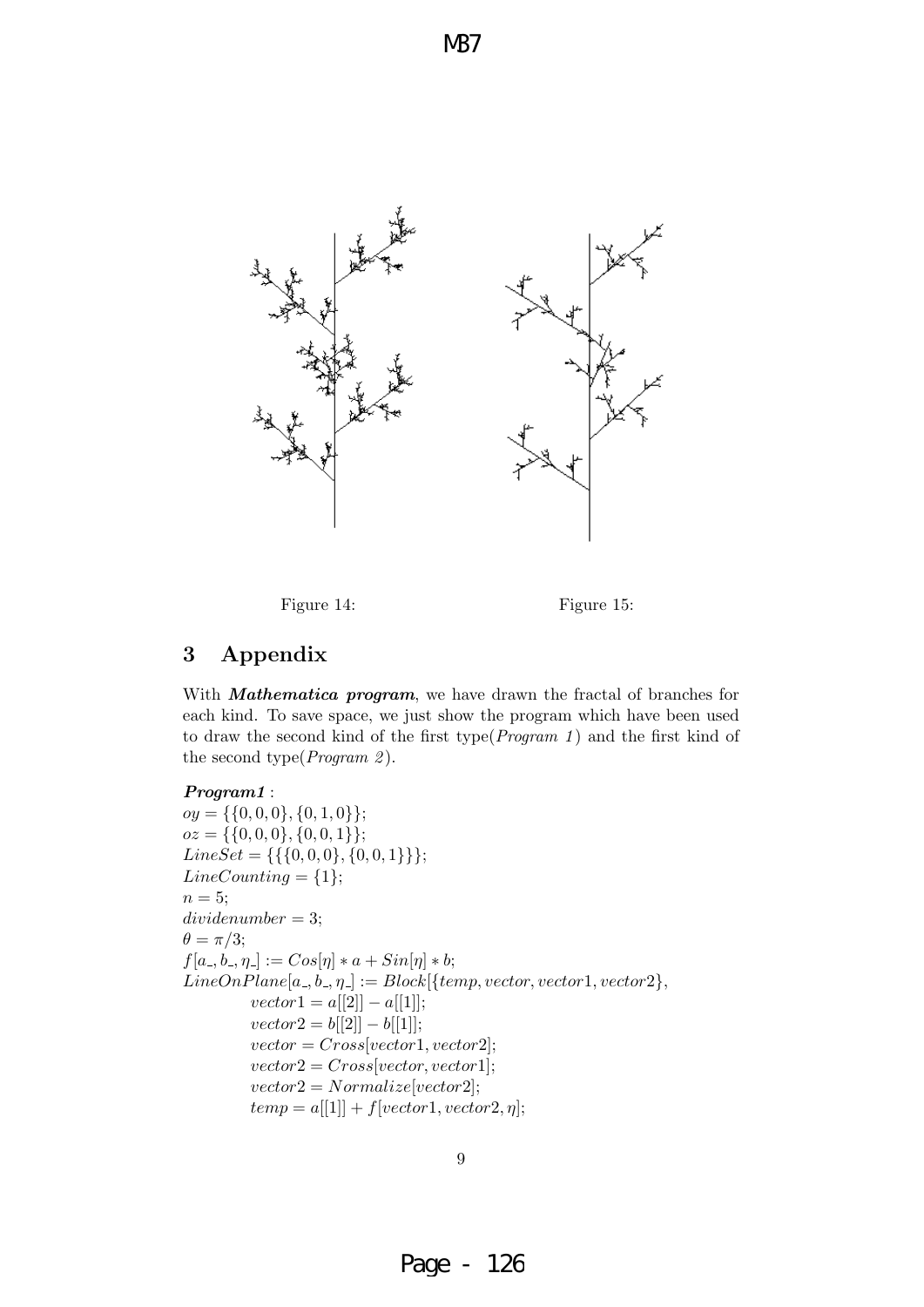```
{a[[1]], temp}\};LineOffPlane[a_-,b_-, \eta_-] := Block[\{temp, vector1, vector2\},\vector1 = a[[2]] - a[[1]];vector2 = b[[2]] - b[[1]];vector2 = Cross[vector1,vector2];vector2 = Normalize[vector2];temp = a[[1]] + f[vector1, vector2, \eta];{a[[1]], temp}\};Line Normalize[a_{\lceil} ] := Block[\{temp\},]temp = a[1] + Normalize[a][2] - a[1]];{a[[1]], temp}\};LineScaling[a_-,t_-] := Block[\{temp\},\temp = a[[1]] + t * (a[[2]] - a[[1]]);{a[[1]], temp\};BranchGenerate[a_-, b_-, number_-] :=Block[\{i, length, vector, temp, temp1, temp2, tempa, tempb\},]AppendTo[LineSet, {a[[1]]+(number-1)*(a[[2]]-a[[1]])/number, a[[2]]};length = Norm[a[[2]] - a[[1]]];For[i = 1, i < number,vector = i * (a[[2]] - a[[1]])/number;temp1 = \{a[1] \} + vector, a[2] \};temp2 = \{a[[1]] + vector, a[[1]] + vector + b[[2]] - b[[1]]\};temp1 = LineNormalize[temp1];If [Mod[i, 2] == 1,temp = LineOffPlane[temp1, temp2, \theta];temp = LineNormalize[temp];\label{lem:opt} Appendix 2: A pendantro[LineSet, LineScaling[temp, length/dividenumber]];temp = LineOffPlane[temp1, temp2, -\theta];temp = LineNormalize[temp];AppendTo[LineSet, LineScaling[temp, length/dividenumber]],temp = LineOnPlane[temp1, temp2, \theta];temp = LineNormalize[temp];AppendTo[LineSet, LineScaling[temp, length/dividenumber]];temp = LineOnPlane[temp1, temp2, -\theta];temp = LineNormalize[temp];AppendTo[LineSet, LineScaling[temp, length/dividenumber]]];
   i + +];
  [0];
sum[a_{-}, t_{-}] := Block[\{temp = 0, i\},\For[i = 1, i \leq t, temp = temp + a[[i]]; i++);
   temp];
BranchGenerate[oz, oy, n];
AppendTo[LineCounting, Length[LineSet] - sum[LineCounting, 1];
```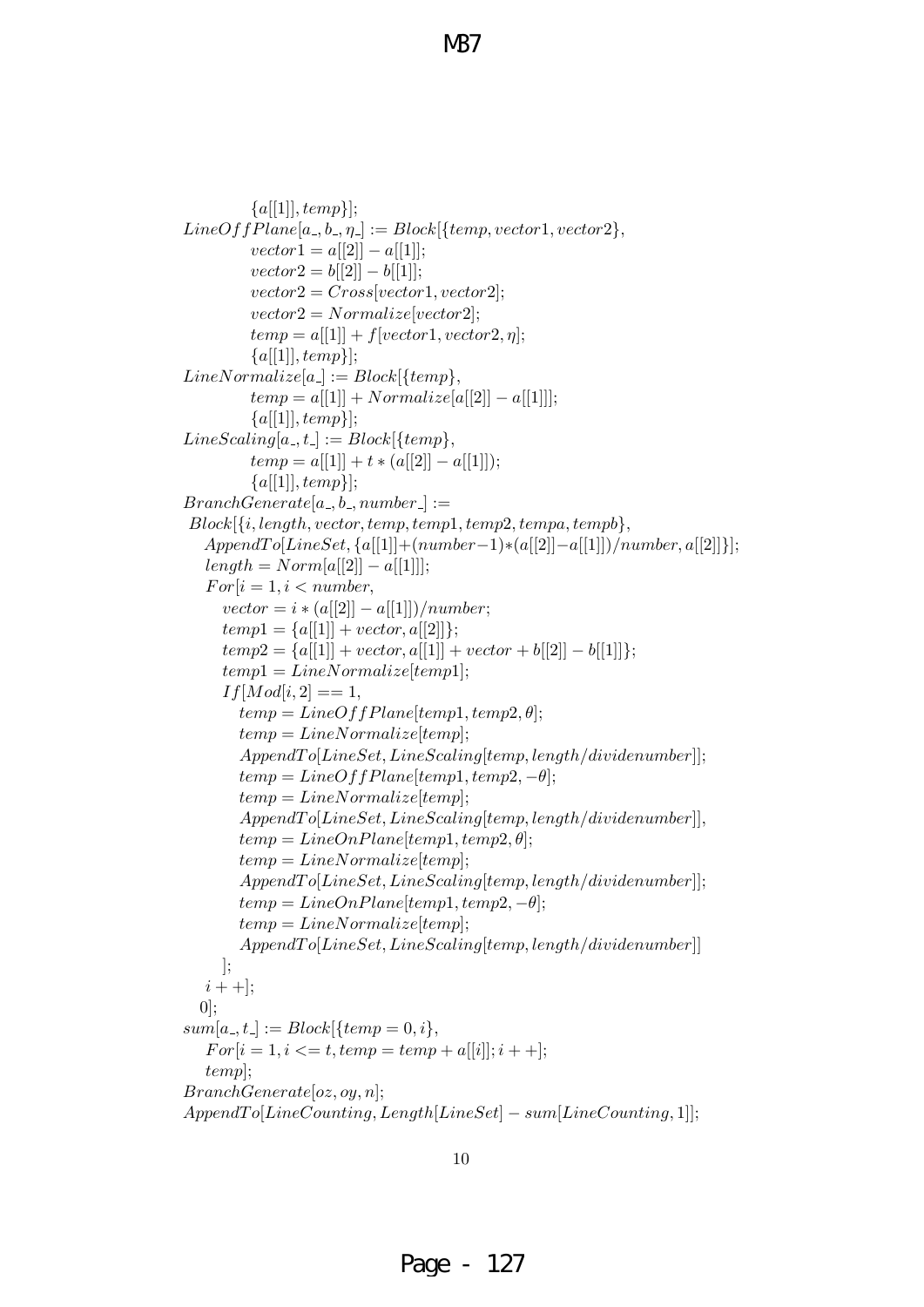```
p[a_{-}] := Block[\{temp1, temp2\},\If [a == 0, temp1 = 0,For [temp1 = 1; temp2 = 1, temp2 < a,temp1 = temp1 * (2(n - temp2) + 1); temp2 + 1];
  temp1];
For [k = 1; i = 1, k < 4,For[r = 1; t = 0, t \leq k - 1, r = r + p[t]; t + +];For[j = r + 1, j <= r + p[k],BranchGenerate[LineSet[[j]], LineSet[[j + 2(n - k)]], n - k];For[l = j + 1, l <= j + 2(n - k),BranchGenerate[LineSet[[l]], LineSet[[i]], n-k];l + +];
      i + +;
      j = j + 2(n - k) + 1;
    k + +];
Show[Table]Graphics3D[Line[\{LineSet[[i, 1]], LineSet[[i, 2]]\}]], \{i, 1, Length[LineSet]\}],AspectRatio->Automatic, Boxed->False]Clear[i, j, k, l, r, t];Clear[oy, oz, LineSet, LineCounting, dividendumber, n, \theta];Clear[sum, f, p, LineOnPlane, LineOffPlane, LineNormalize,
    LineScaling, BranchGenerate];
```
#### Program<sub>2</sub>:

 $oy = \{\{0, 0, 0\}, \{0, 1, 0\}\};$  $oz = \{\{0, 0, 0\}, \{0, 0, 1\}\};$  $LineSet = \{\{\{0, 0, 0\}, \{0, 0, 1\}\}\};$  $LineCounting = \{1\};$  $\alpha = \pi/3;$  $\theta = 2\pi/3;$  $n = 6$ ;  $dividenumber = 3$ ;  $LineScaling[a_-,t_-] := Block[\{temp\},]$  $temp = a[[1]] + t * (a[[2]] - a[[1]]);$  ${a[[1]], temp\};$  $GetLine[a_-, b_-, \eta_-] :=$  $Block[$ {temp, vector, vectora, vectorb, vectorc, length $\},$  $length = Normala[[2]] - a[[1]]$ ;  $vector a = Normalize[a[[2]] - a[[1]]];$  $vector b = b[[2]] - b[[1]];$  $vector c = Normalize[Cross[vectora, vectorb]];$  $vector b = Cross[vector; vector a];$  $vector = Cos[\alpha] * vectora + Sin[\alpha] * Cos[\eta] * vectorb$